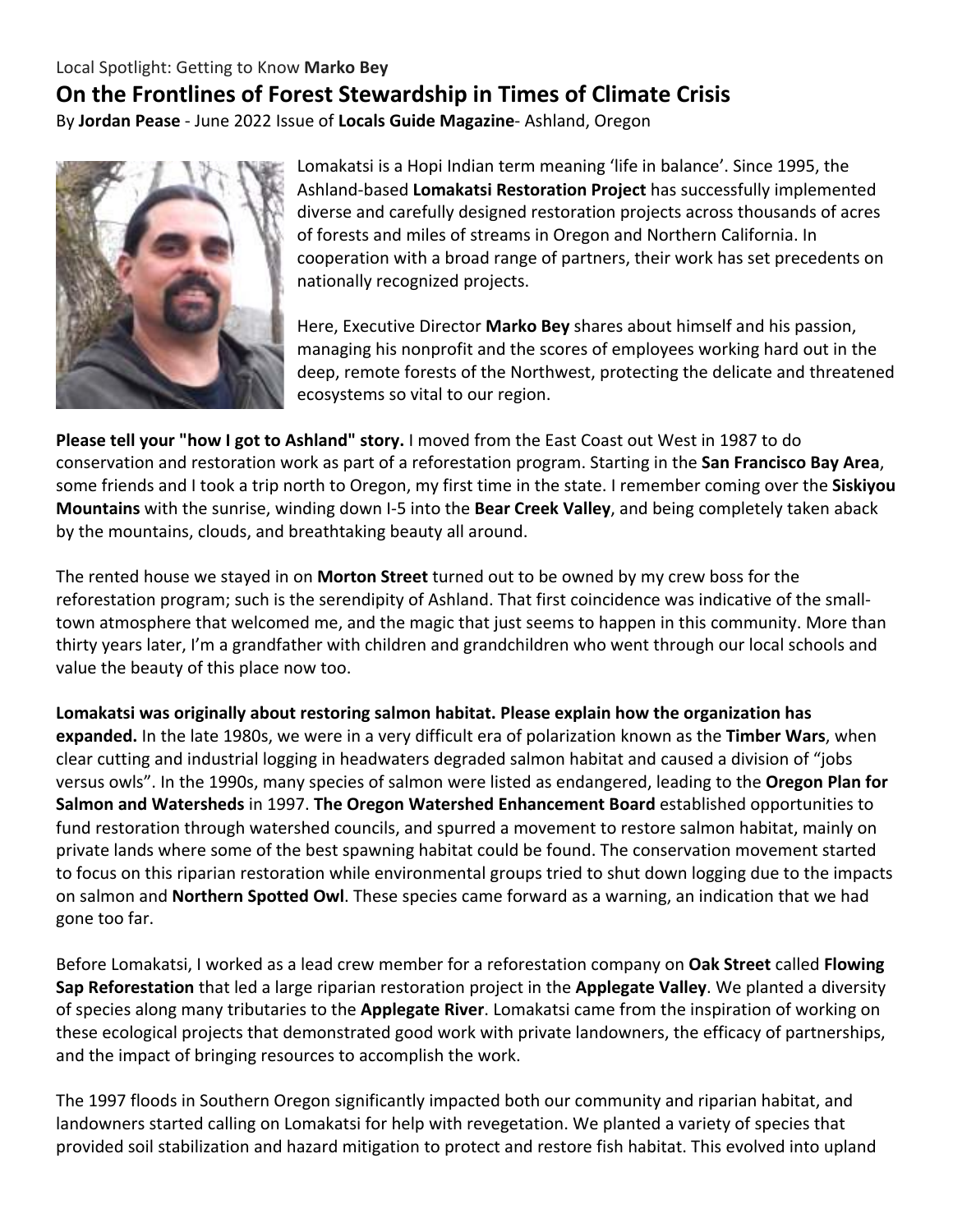restoration, and all manner of restoration activities from the top of the ridgeline to the valley floor. Starting with a small staff and lots of volunteerism, we were funded to replant a one-square-mile clear cut about 14 miles outside of Ashland. We grew with some large-scale projects, started receiving recognition for the work, and began mobilizing a multicultural workforce to address hazardous through an ecological forestry approach, meanwhile seeding ideals of equity and tribal engagement into Lomakatsi's early years. The scope of our forest and watershed restoration grew from the Bear Creek Valley across Oregon and Northern California into the ten counties where we currently work: with a focus on **Jackson, Josephine, Klamath, Shasta,** and **Modoc** counties.



## **Talk about the four areas of influence that Lomakatsi focuses on.**

Ecosystem restoration: Restoring habitats that have been degraded, damaged, or destroyed. This branch of our work is rooted in hands on the land. Our team of scientists and ecologists, in collaboration with our many partners, develops ecosystem restoration plans and prescriptions, and our workforce implements the specified actions on the landscape. Lomakatsi ecosystem restoration covers forests, watersheds, oak woodlands, juniper sage steppe habitats and riparian streamsides from the Siskiyous and the Klamath, to the Cascades and the **Warner Mountains**.

Partnerships: with tribal nations, agencies, nonprofits, philanthropic sources, educational institutions, industry, businesses, and individuals: It takes a village to restore an ecosystem. Lomakatsi stands front and center in building and participating in partnerships and maintaining

collaborations like the **Rogue Forest Partners, Klamath-Siskiyou Oak Network, Bear Creek Watershed Restoration Initiative, Inter-Tribal Ecosystem Restoration Partnership,** and **Western Klamath Restoration Partnership**. Building relationships, forming agreements with tribes, federal and state agencies, and establishing governance charters to collaboratively work on restoring the land is a major part of what we do.

Education and training: Outreach, education about ecosystem restoration, workforce development, and formal training to build capacity in the emerging restoration economy. We have developed a nationally recognized model for engaging local youth in ecological restoration, and we offer workforce training opportunities for young adults that provides the certifications, skills, and experience needed for entry level careers in restoration and natural resources.

Diversity, equity, and inclusion is layered into all of Lomakatsi's initiatives. Our **Promotora Program** for forest workers' health and safety aims to raise the bar for people in the forestry sector to see better pay and better treatment. Our **Tribal Partnerships Program** elevates each place-based partner for the long-term, integrating the unique skills and abilities that Tribal Nations and communities bring, and coalescing into our ecocultural restoration approach. We have 15 tribal members on staff and we're growing.

**How has the drought and increasing threat of wildfire impacted Lomakatsi's work?** Ongoing drought and the increasing threat of wildfire have increased our work, so we're scaling up. We're seeing fires like we have never seen before, which burn thousands to millions of acres each year, and sometimes take down entire communities. Climate change impacts are rapidly shifting conditions of forests, moisture, and water availability. These realities created a huge demand for our services. As a nonprofit organization, we are being called on by agencies, tribes and partners who value our track record and ability to accomplish necessary large-scale projects. In a collaborative partnership, we recently completed the **Ashland Forest Resiliency Stewardship Project** across 13,000 acres (now in the maintenance phase), and are expanding landscape-scale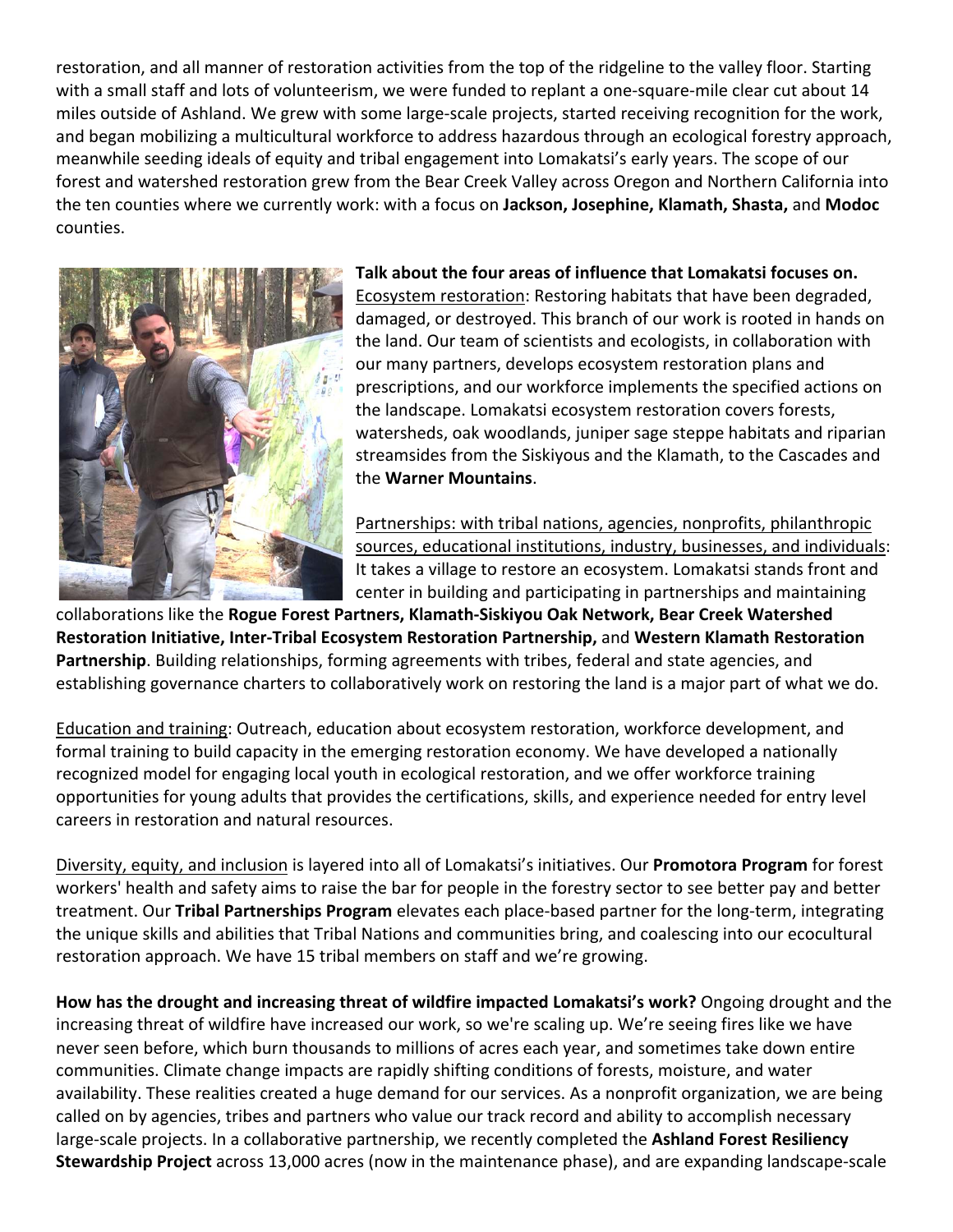restoration efforts through **Rogue Forest Partners**, **West Bear All-Lands Restoration Project** (a 27,000-acre area), and other projects like the **Pine Springs Habitat Restoration Project** working to restore forests and ecocultural resources across 20,000 acres in partnership with the **Kosealekte Band** of the **Ajumawi/Atsuge Nation** (**Pit River Tribe**).



The path to resilient ecosystems requires a lot of attention, and is increasing the need to hire, train and deploy more people in ecological forestry. There's also a first responder reality around wildland fire suppression. Although long-term, that's not the solution. We have to protect our towns. It's a combination of trauma-informed emergency response and proactive mitigation; the ecosystem restoration work we do in the shoulder seasons. We now have 80 full-time employees, an additional 100 seasonal employees, and other workforces and partners employed through sub-awards and contracts.

We also have these departed ecosystems, where drought and intense fire can destroy cultural trust resources upon which tribes depend, and important habitat that host threatened species like spotted owl, sage grouse, Pacific fisher, and salmon. In addition to protecting

communities, our services are in demand to protect biological hotspots through forest restoration efforts.

**Please tell about a hero or mentor who has influenced you.** Someone I consider a major influence on myself and Lomakatsi as an organization is **Dennis Martinez**, a descendant of the **Tohono O'odham Nation**. He's an ecologist, ecocultural specialist, and Chair of the **Indigenous Peoples' Restoration Network** of the **Society of Ecological Restoration International.** 

I was fortunate to meet Dennis in the early 1990s in the Applegate Valley. He brought tribal ecological knowledge to the forefront of restoration practice and ecology. While Dennis lived locally, I learned a great deal from him about cultural fire and ecosystem restoration in an indigenous restoration context. He was a personal mentor and influence on Lomakatsi's foundational related to tribal engagement and practices on the land. He provided training on these subjects for our core staff in the late 1990s and early 2000s, offering significant knowledge and insight into how to accomplish this great work, and setting the direction of our organization.

**What are the qualities of the Ashland community that you appreciate most?** Ashland welcomed me from the minute I arrived. I value the people and the place. It's close to the foothills, and all the natural settings surrounding us here. There is open critical thinking in this community, diverse perspectives, ecological conscientiousness, and deep care about the forests and ecosystems. And it was a relatively safe place to raise my family too.

Lomakatsi's success was born from the community's support for a model of community-based ecosystem restoration, diversity, equity and inclusion, and workforce development. The strength of our organization's roots was made possible by the open nature of this community following an intense period of polarization, and it was that forward-thinking 'radical middle' that brought solutions to the table.

**Please fill in the blank: "I'm having the time of my life when I'm [blank]".** I'm having the time of my life when I'm out on the land in an extremely remote place, hiking off trail, steep and deep in a natural place that has a lot of biological diversity.